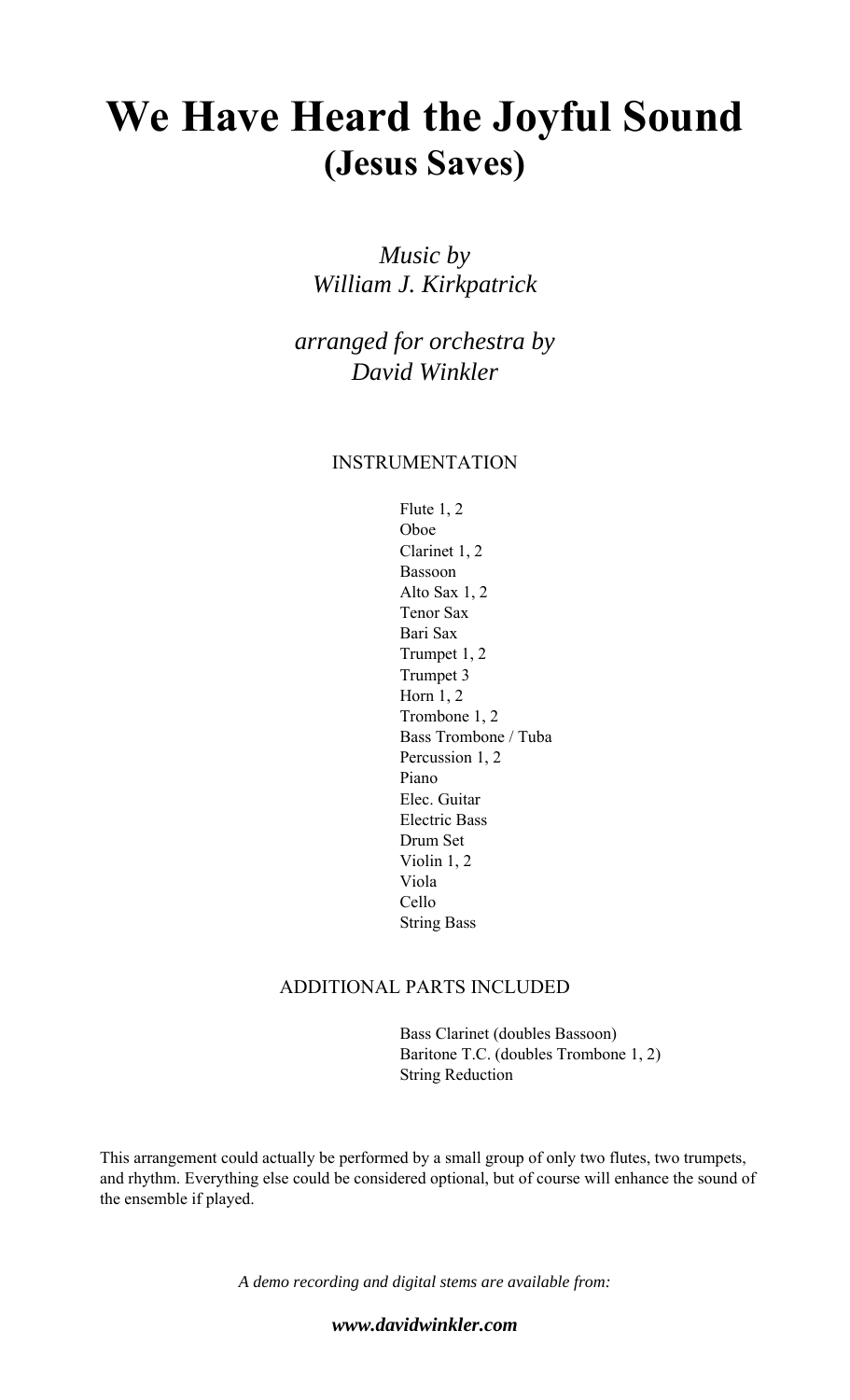# **We Have Heard the Joyful Sound**

### **(Jesus Saves)**

**with a groove**  $\left(\frac{1}{2} = 90\right)$ 

Music by William J. Kirkpatrick *Arranged by David Winkler*



*© Copyright 2020 David S. Winkler. All rights reserved.* **www.davidwinkler.com**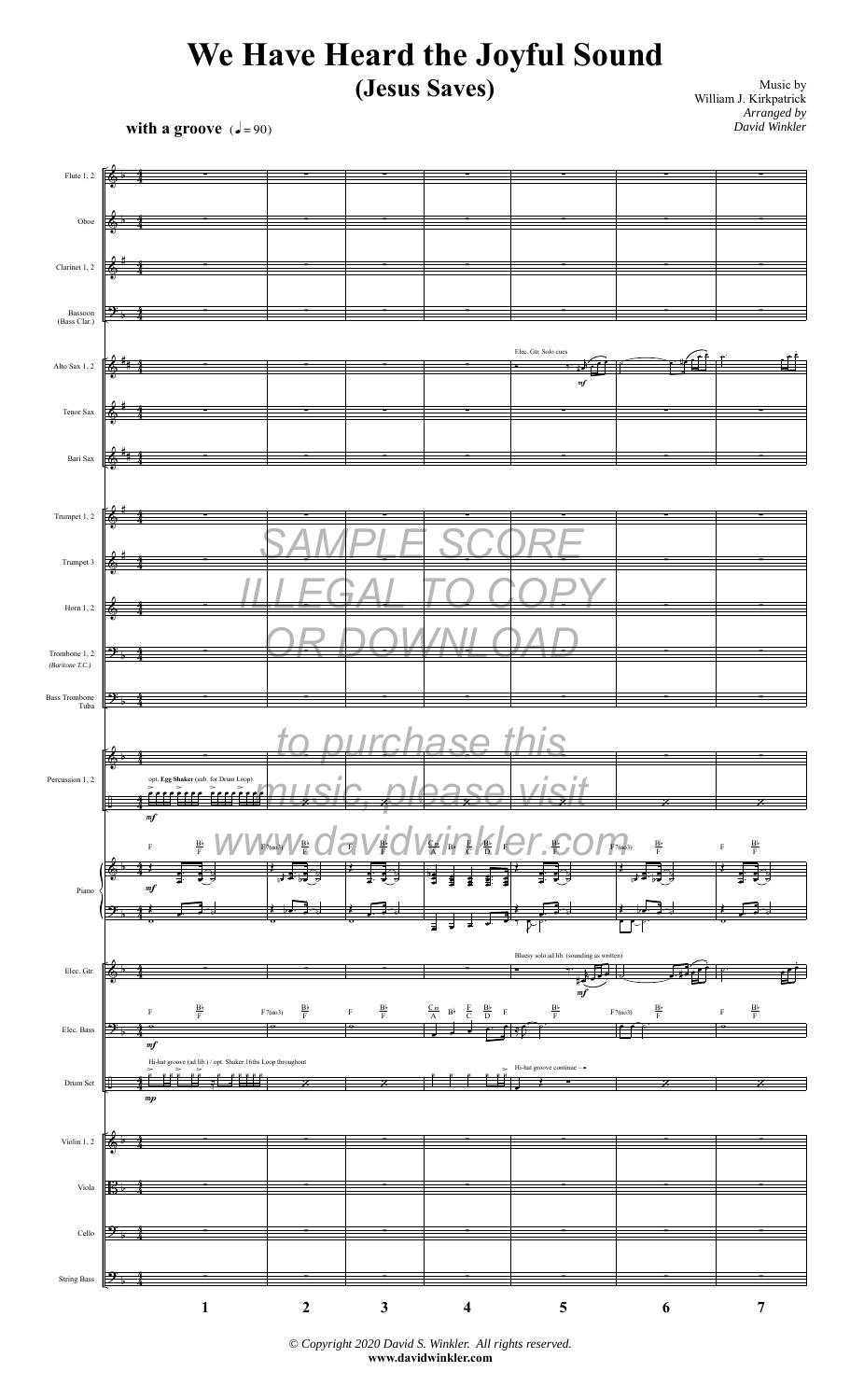We Have Heard the Joyful Sound - page 2 of 11

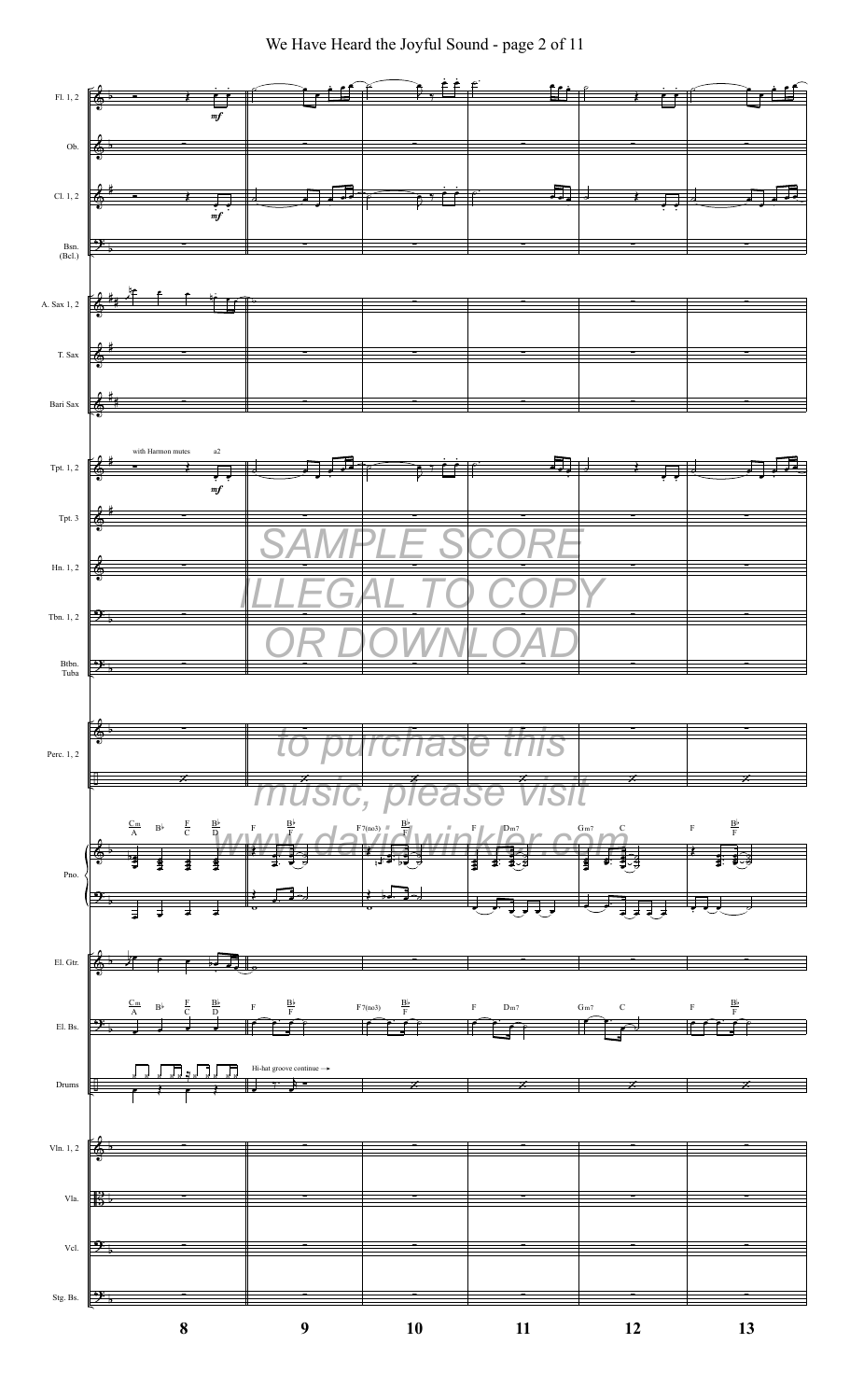

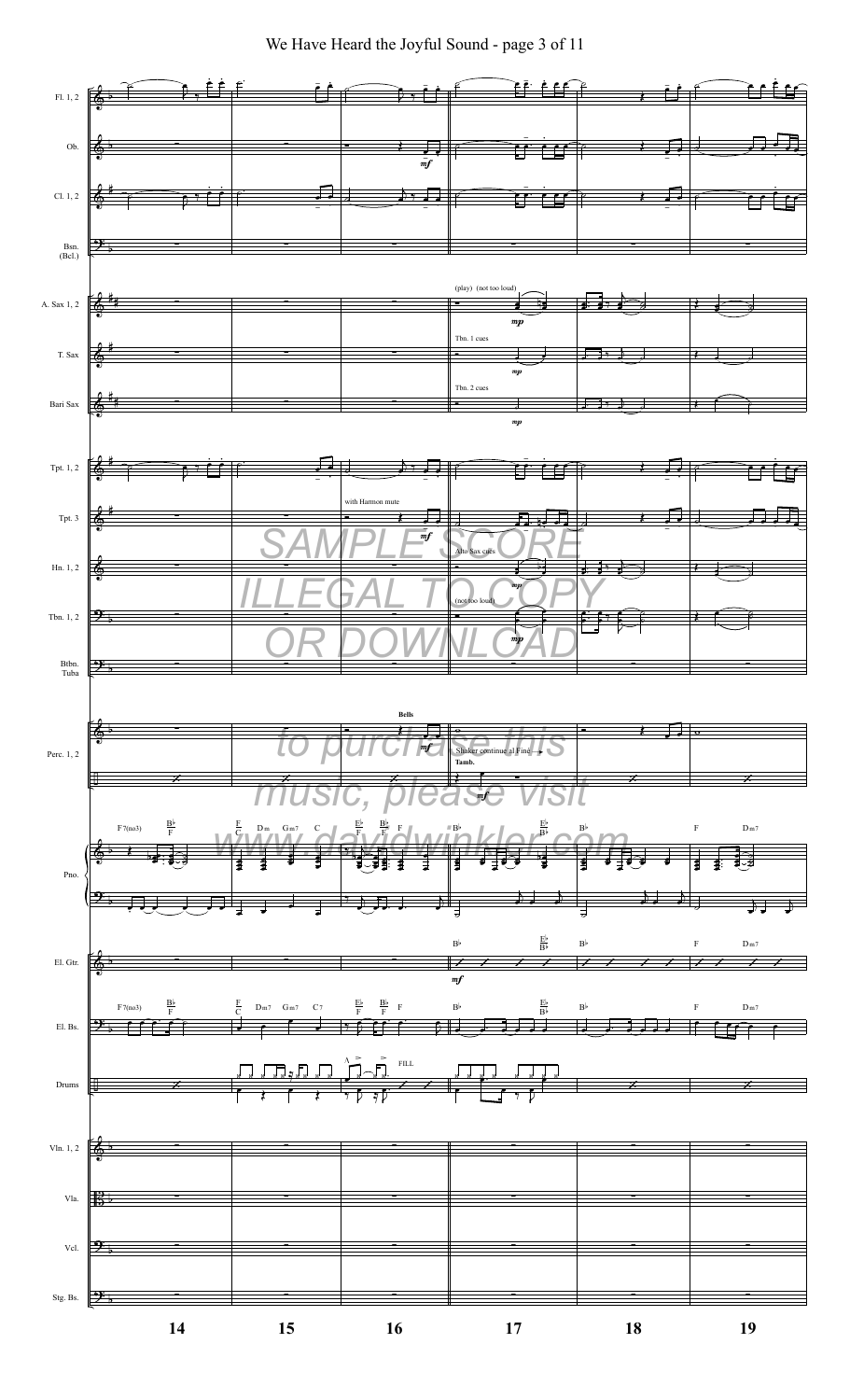We Have Heard the Joyful Sound - page 4 of 11

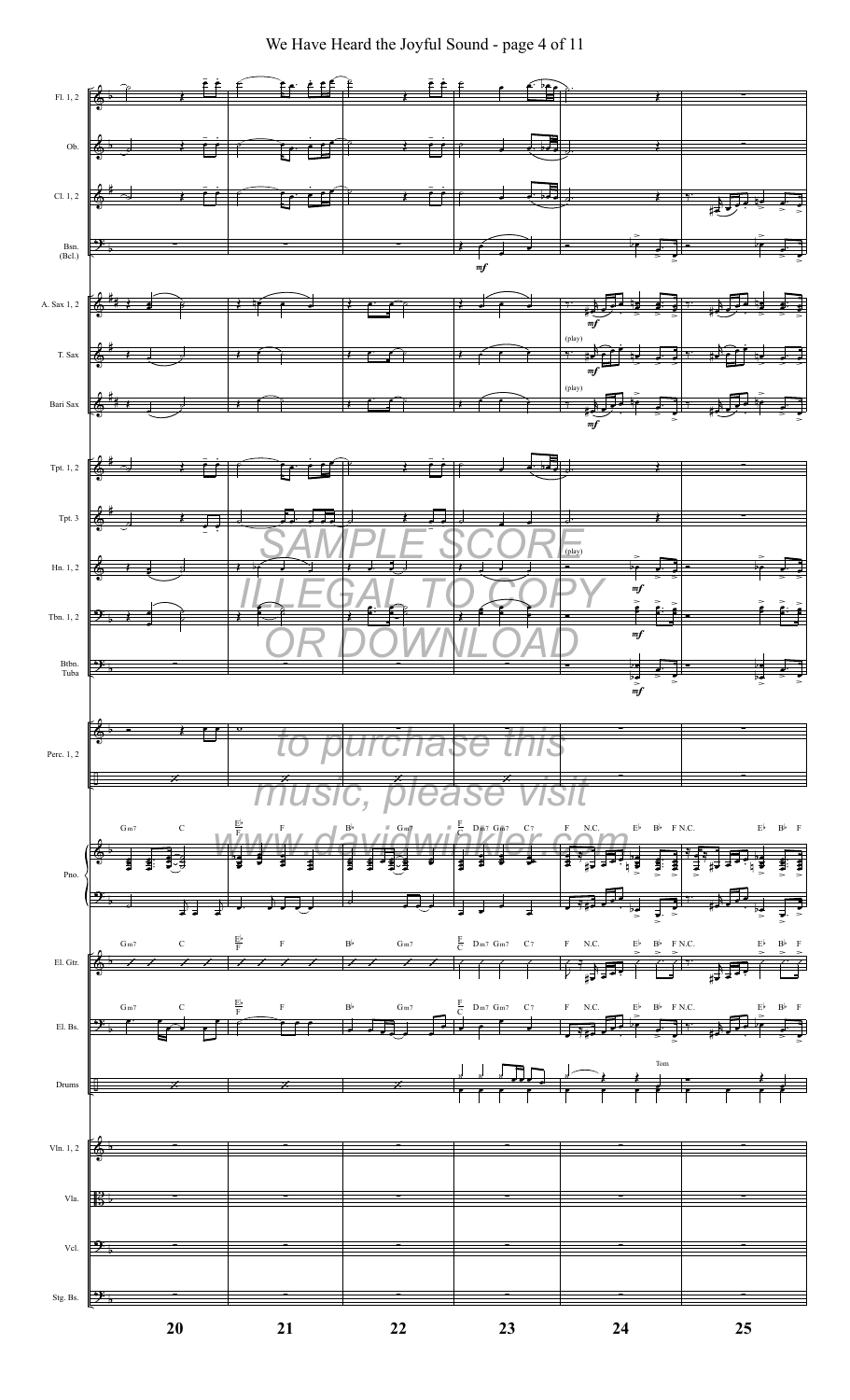### We Have Heard the Joyful Sound - page 5 of 11

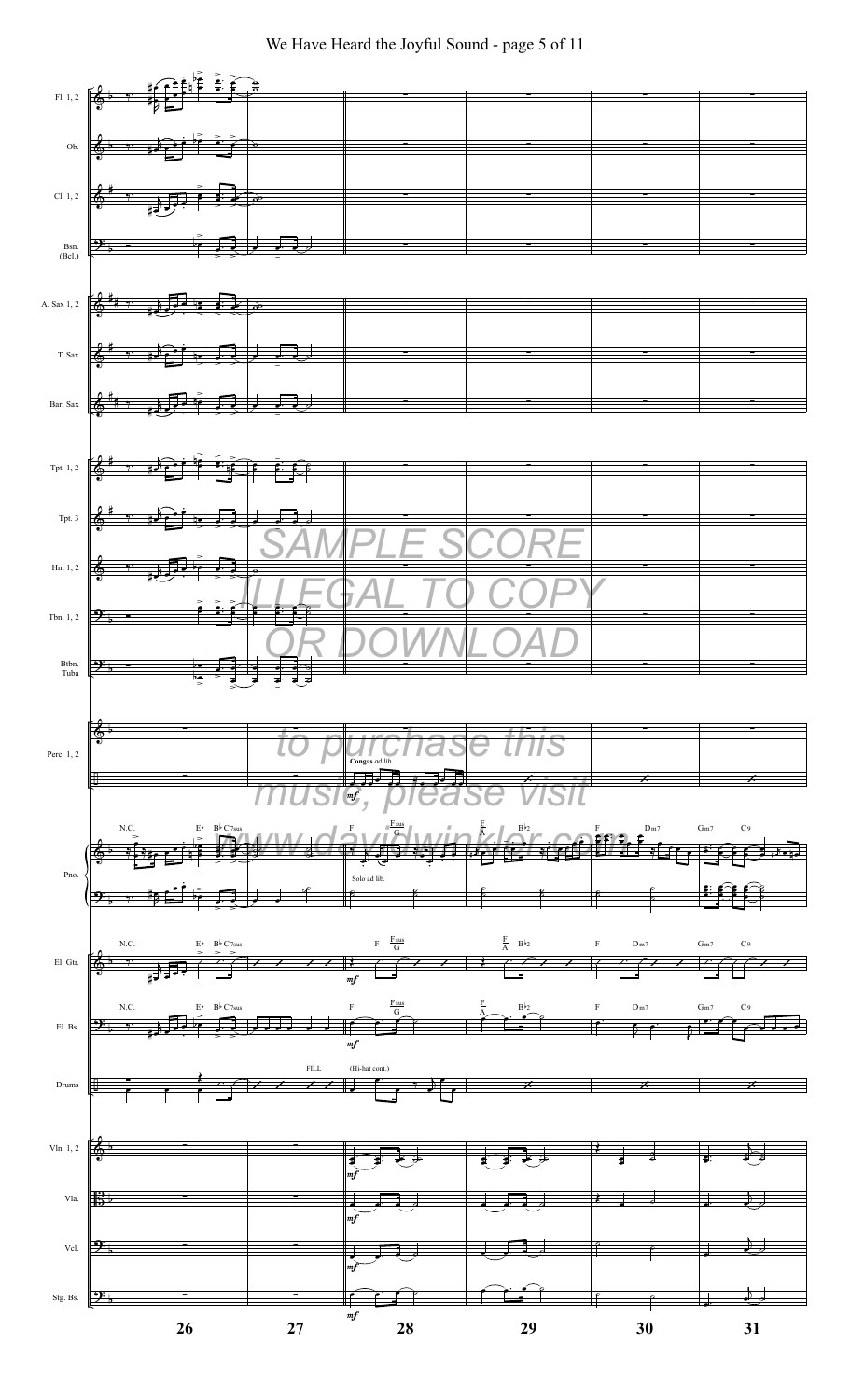

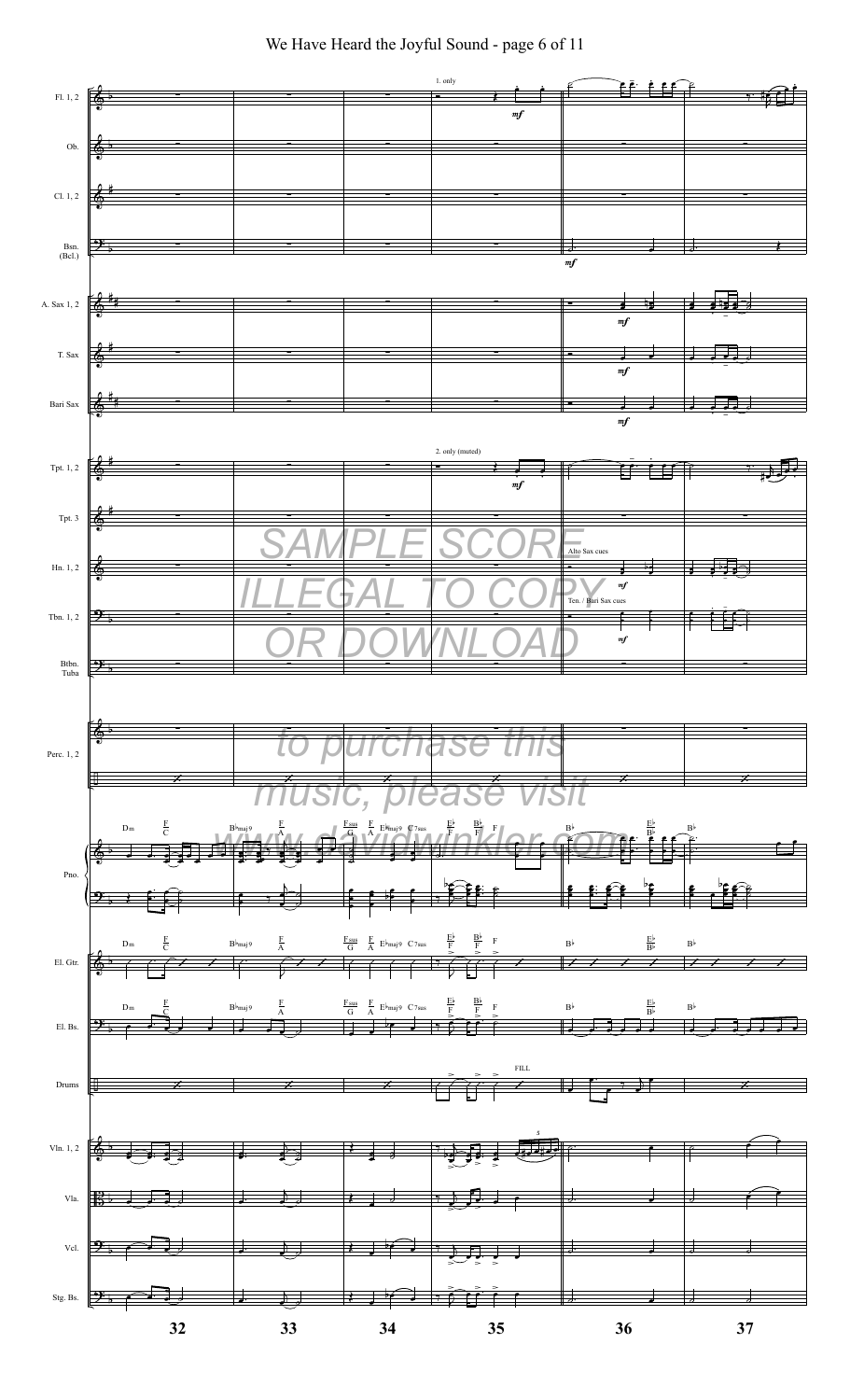We Have Heard the Joyful Sound - page 7 of 11

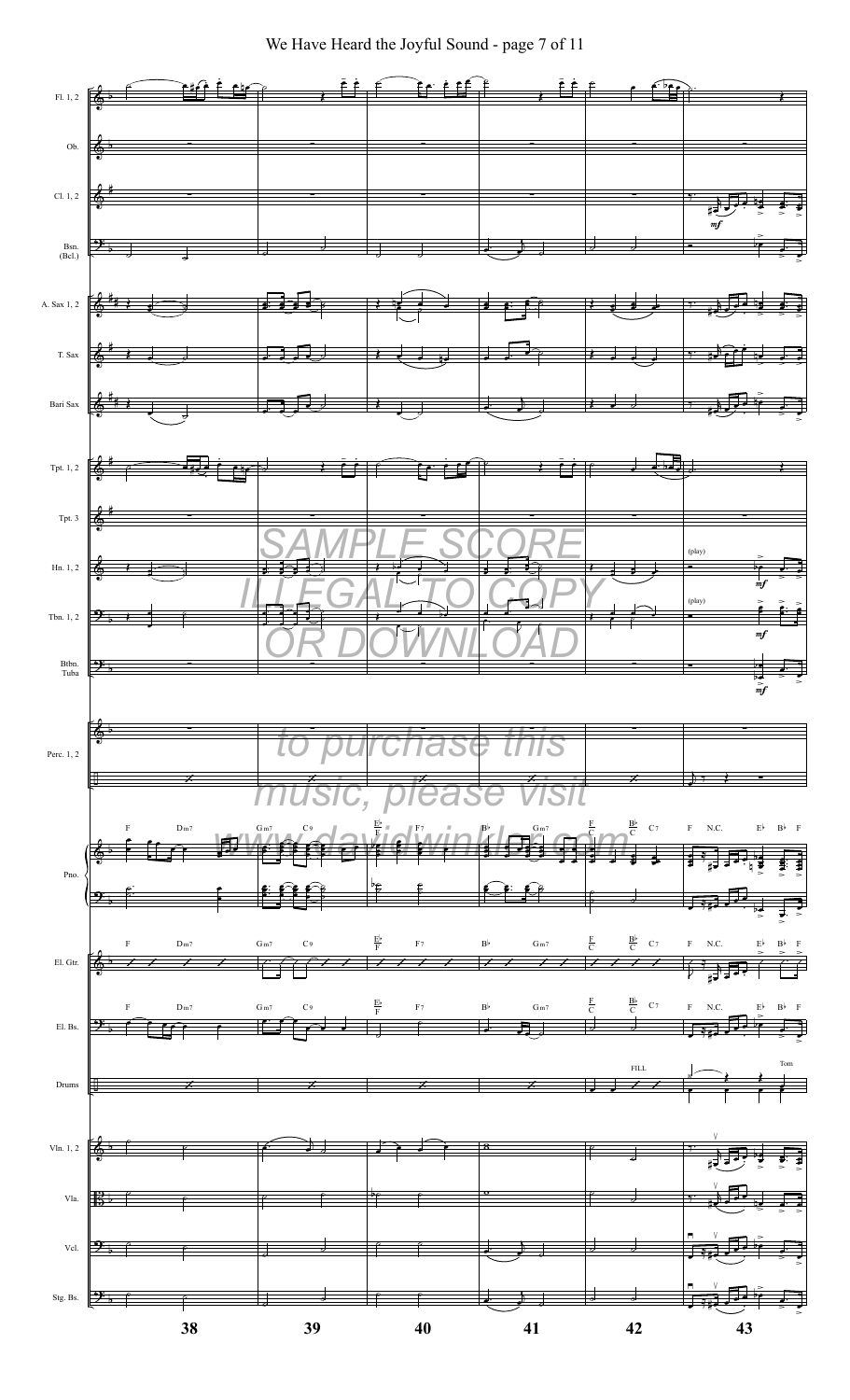We Have Heard the Joyful Sound - page 8 of 11

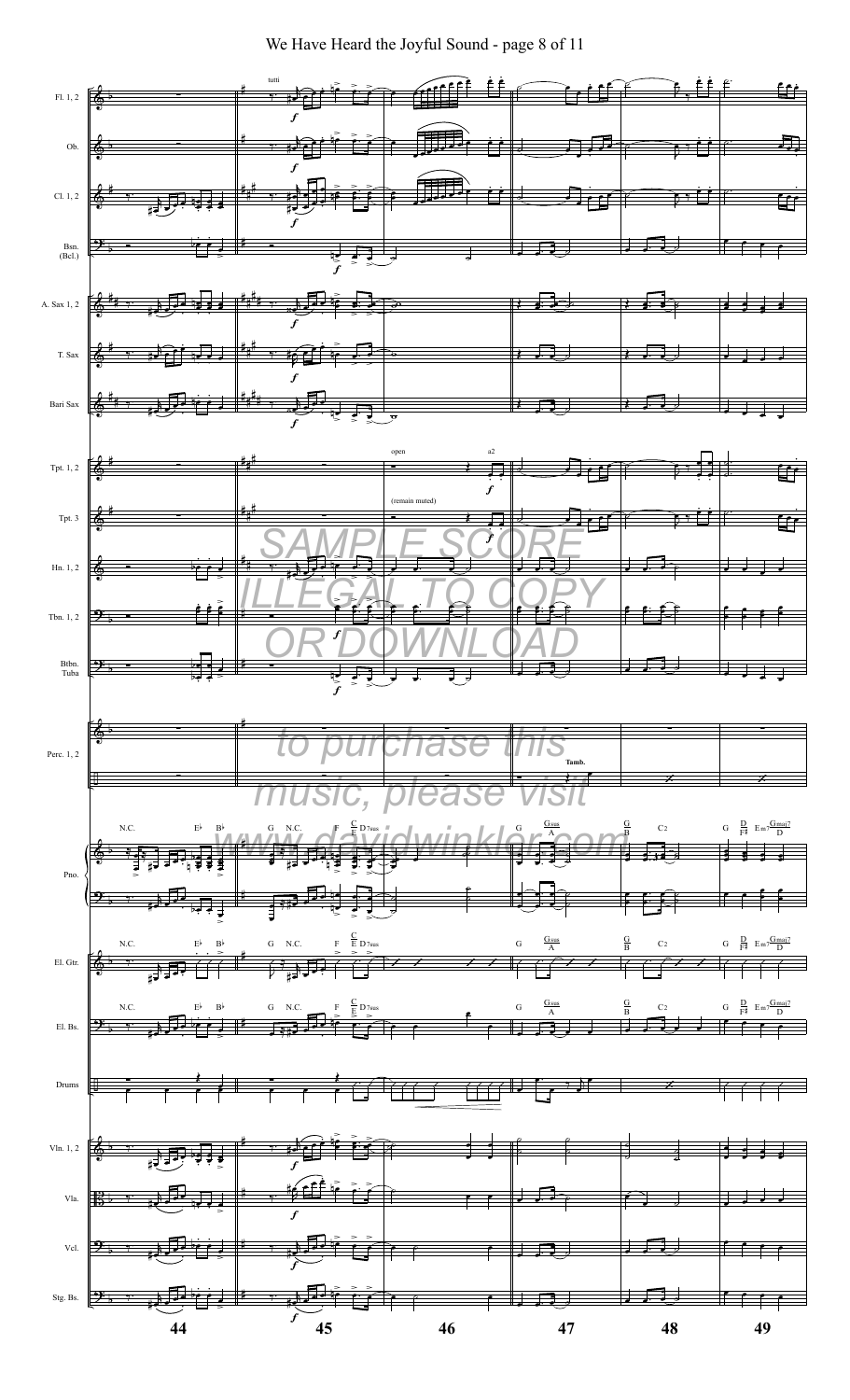We Have Heard the Joyful Sound - page 9 of 11

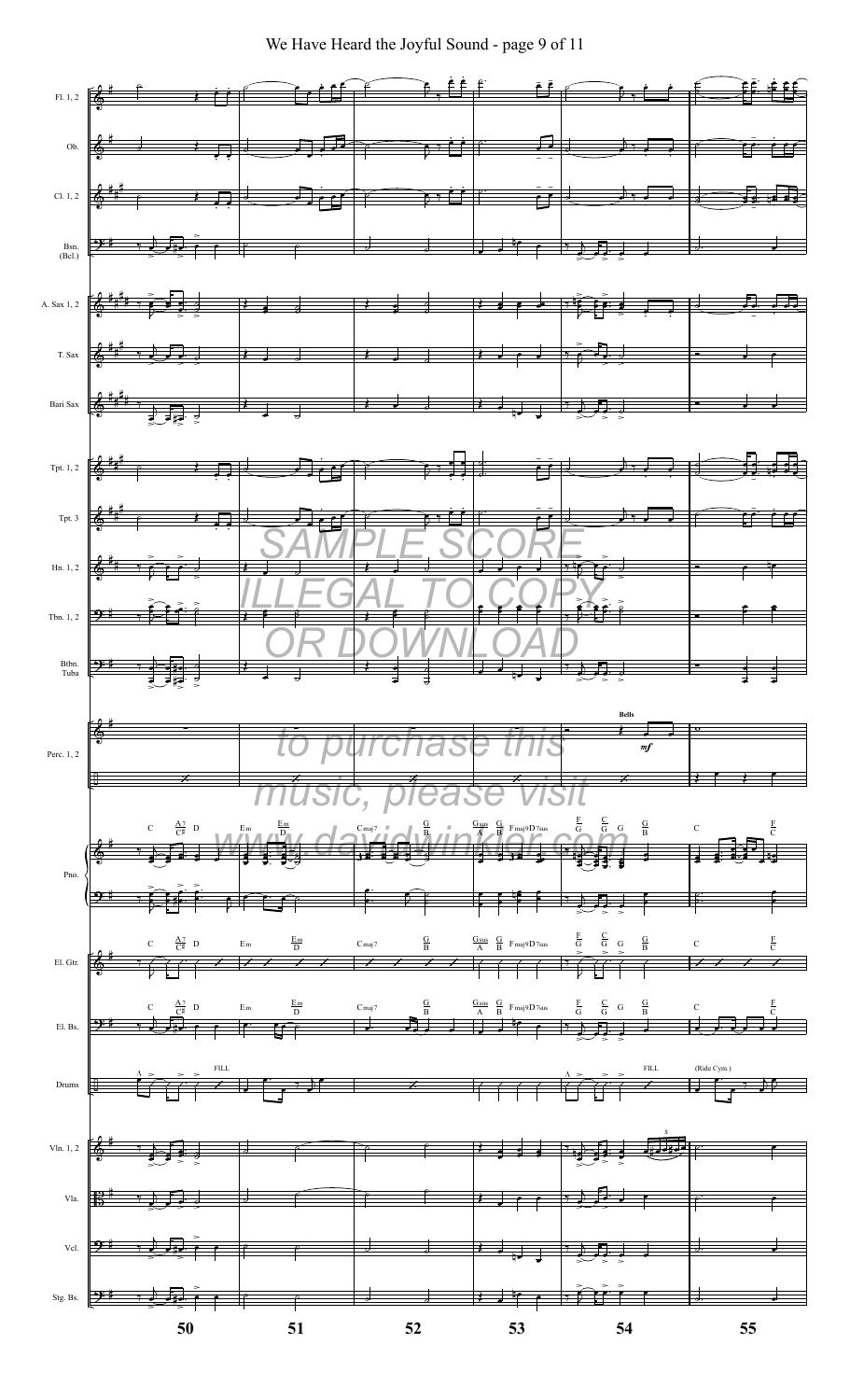We Have Heard the Joyful Sound - page 10 of 11